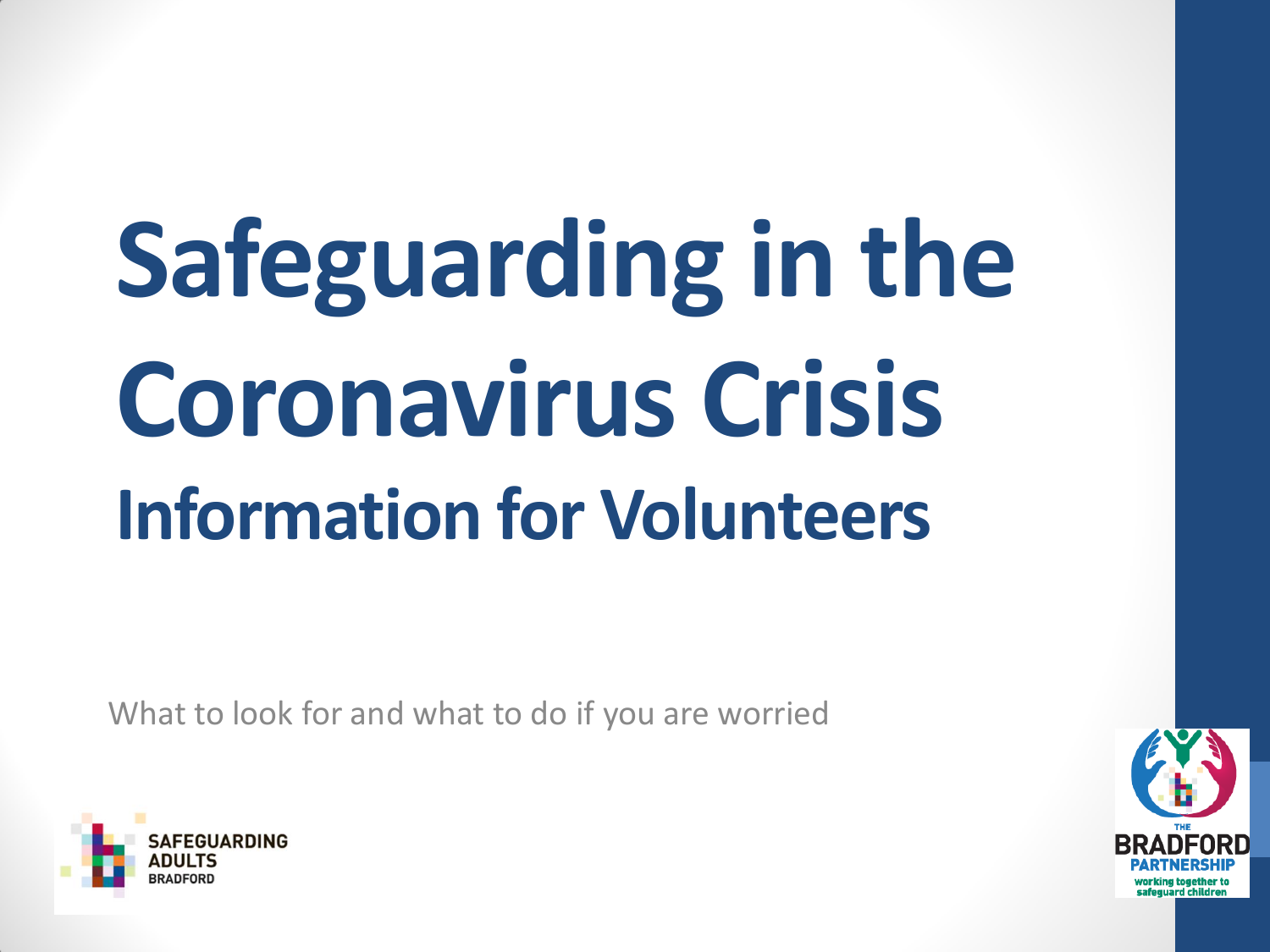### What is Safeguarding?

- Safeguarding is everybody's concern. Abuse of an adult or child can happen anywhere and be perpetrated by anyone
- Abuse is an action or a lack of action on the part of another person that causes harm
- Abuse can be, but is not always, a criminal offence
- Abuse is a violation of a person's human and civil rights
- Abuse may constitute domestic abuse/violence or hate crime
- Abuse or neglect may be the result of deliberate intent, negligence or ignorance.
- It is acknowledged that cause or neglect can take many forms



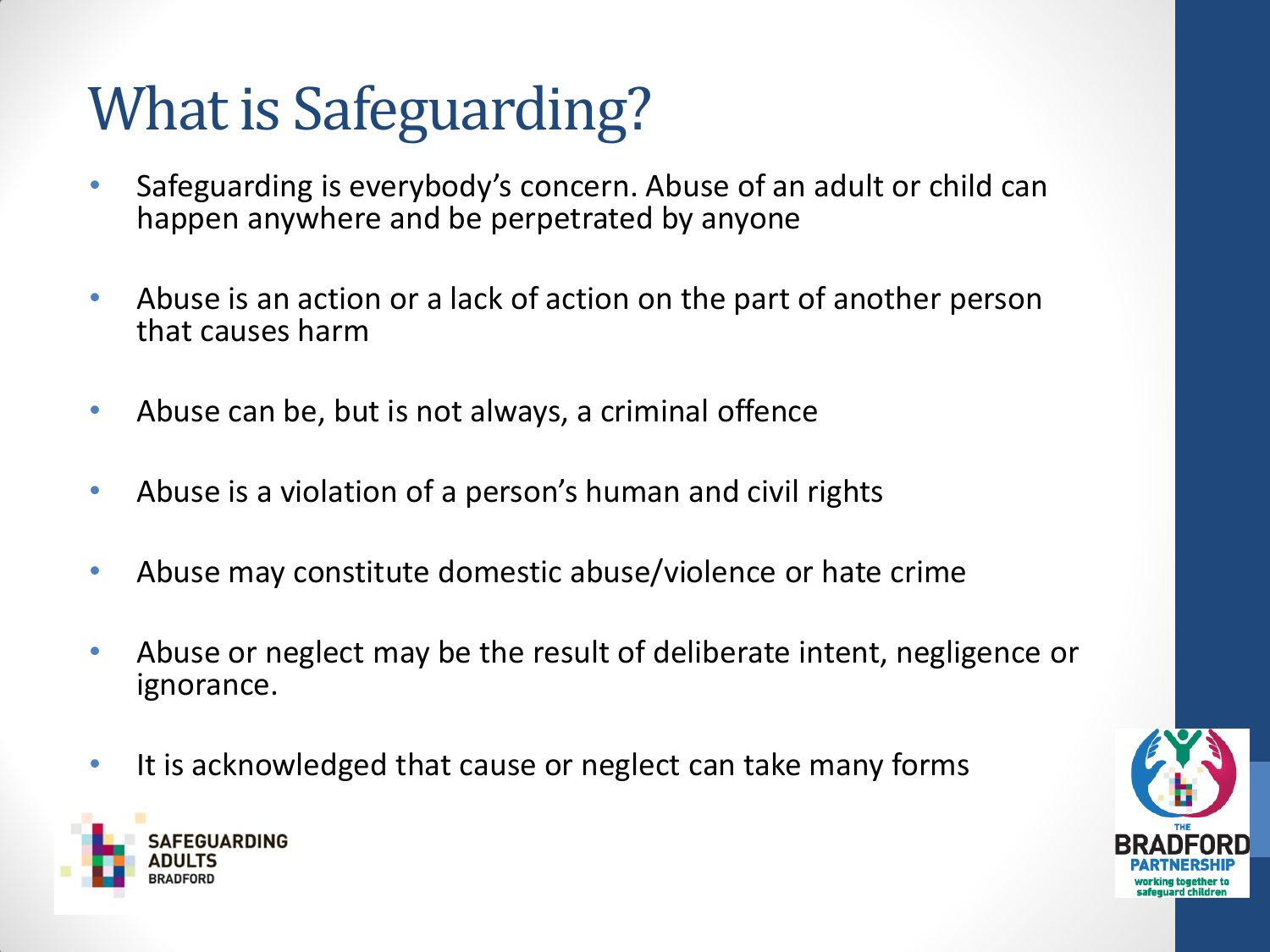### Safeguarding Adults – Types of abuse

- **Neglect** this is where a person's medical or physical care needs are ignored, or withholding basic needs such as food, medication and heating.
- **Self-Neglec**t this covers a wide range of behaviour and can include a person neglecting to care for their personal hygiene, health or surroundings which can have a direct impact on their safety, health and wellbeing.
- **Physical Abuse**  this is where harm is caused to a person. It can include being hit, kicked, and burnt or being given the wrong medication.
- **Psychological Abuse**  This is where an individual controls, intimidates or verbally abuses the adult involved.
- **Financial Abuse**  this is where someone misuses your property or finances, steals from you or commits fraud. It can also include the misuse of funds attached to personal budgets.
- **Domestic Abuse** this is abuse or neglect which arises from within an intimate or family relationship and can include physical abuse, psychological abuse, sexual abuse, financial abuse.
- **Exploitation** Exploitation can be a common theme in the experience of abuse or neglect. It can be where somebody uses another person for profit, or financial advantage.



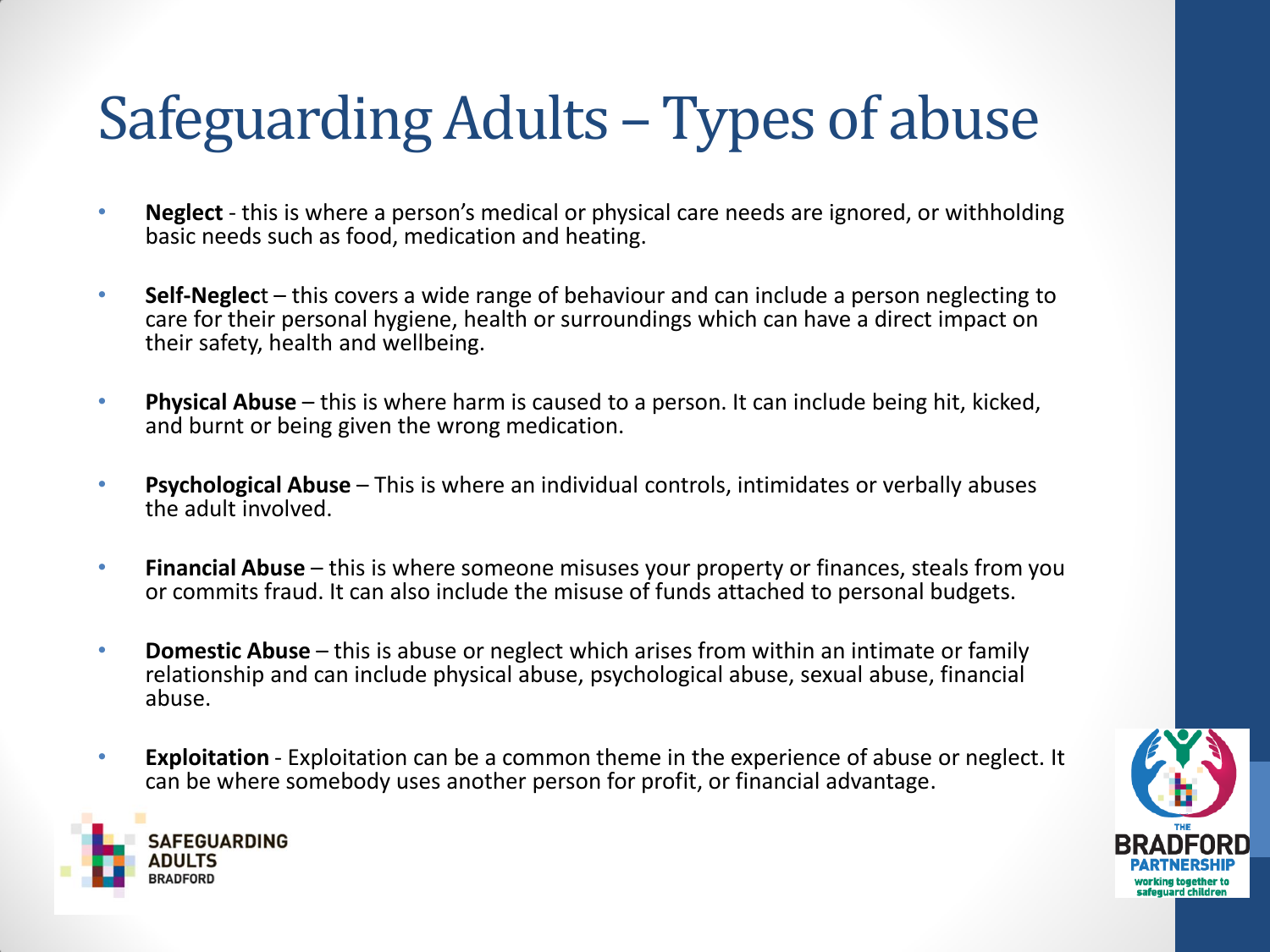### Safeguarding Children – Types of abuse

Are there children in the home you are visiting? Children with a disability (visible or hidden) are at greater risk of abuse Also consider that children/adults from emerging communities and other harder to reach groups may have increased vulnerabilities

Types of abuse to look out for:

- **Domestic Abuse**  is any type of controlling, bullying, threatening or violent behaviour between people in a relationship. It can seriously harm children and young people and witnessing domestic abuse is child abuse.
- **Neglect** is the on-going failure to meet a child's basic needs and the most common form of child abuse . A child might be left hungry or dirty, or without proper clothing, shelter, supervision or health care. This can put children and young people in danger. And it can also have long term effects on their physical and mental wellbeing.
- **Exploitation** involves being groomed, forced or coerced into doing something that you don't want to do for someone else's gain.
- **Online abuse**  is any type of abuse that happens on the internet. It can happen across any device that's connected to the web.
- **Physical abuse**  is when someone hurts or harms a child or young person on purpose.
- **Sexual abuse**  is when a child or young person is sexually abused, they're forced or tricked into sexual activities.



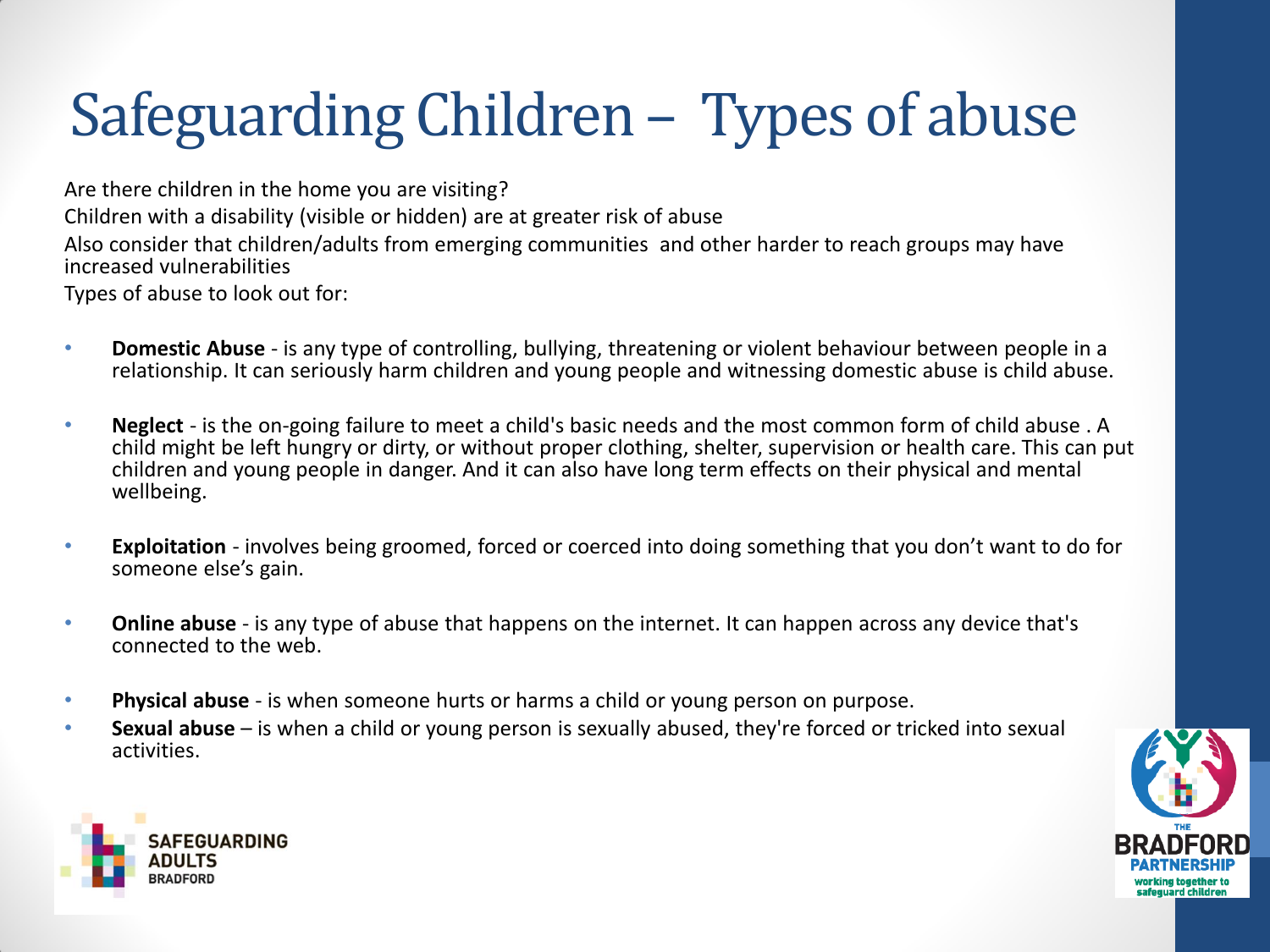### Other vulnerabilities

- **Toxic Trio**  a term used to describe the issues of domestic abuse, mental ill-health and substance misuse which have been identified as common features of families where harm to children and adults has occurred
- **Self Harm**  is when somebody intentionally damages or injures their body. It's usually a way of coping with or expressing overwhelming emotional distress.
- **Bullying** However, it's usually defined as behaviour that is: Repeated, intended to hurt someone either physically or emotionally often aimed at certain groups, for example because of race, religion, gender or sexual orientation. It takes many forms and can include: physical assault, teasing, making threats, name calling cyberbullying - bullying via mobile phone or online (for example email, social networks and instant messenger)
- **Mate Crime**  is a form of hate crime and is defined as the exploitation, abuse or theft from any person at risk from those they consider to be their friends. Those that commit such abuse or theft are often referred to as 'fake friends'. People with disabilities, particularly those with learning disabilities, are often the targets of this type of crime.



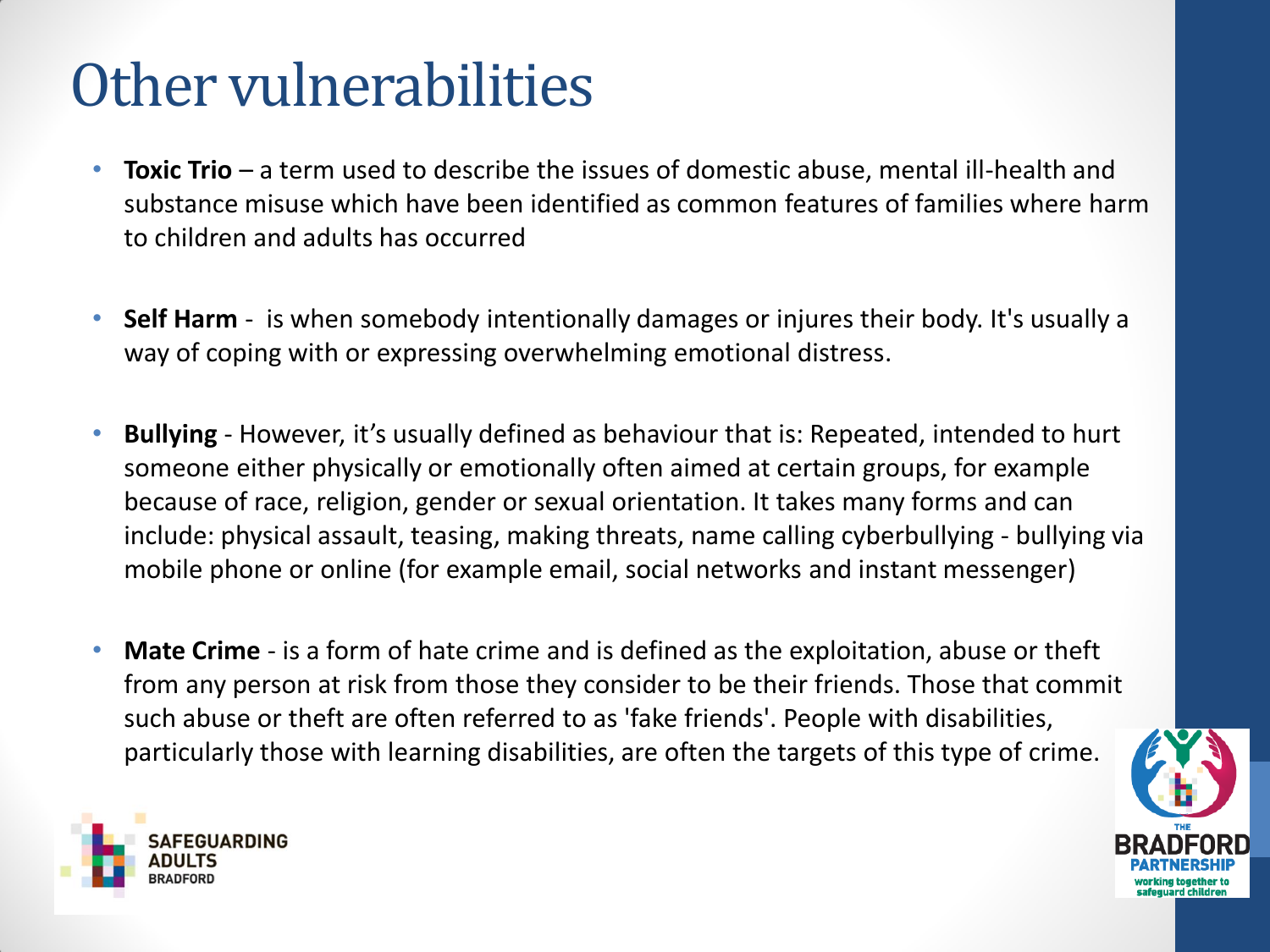### Social Media

Social media is a really powerful which enables people in the district know about services that are available to them in this difficult time

#### **You can use social media to:**

- Promote the services you are offering
- Let people know central contact details in case they need support
- Show general photographs/videos of some of the items you can support them with

#### **Do not use social media to post:**

- Pictures or videos of individuals receiving the support i.e. a food parcel, medication
- Pictures or videos that can clearly identify the front door / street of those individuals receiving support i.e. food parcel, medication

### **Using photographs and videos of those receiving support could lead to these individuals been targeted and exploited by criminals.**

Once videos and pictures are available on these platforms, organisations can lose control of how they are used **and other people can use information from posts to identify and exploit or abuse people you are trying to help**. Where pictures and videos are being used by organisations they will need to seek written permission from those people in the picture/video, clearly explaining how it will be used and how long for.



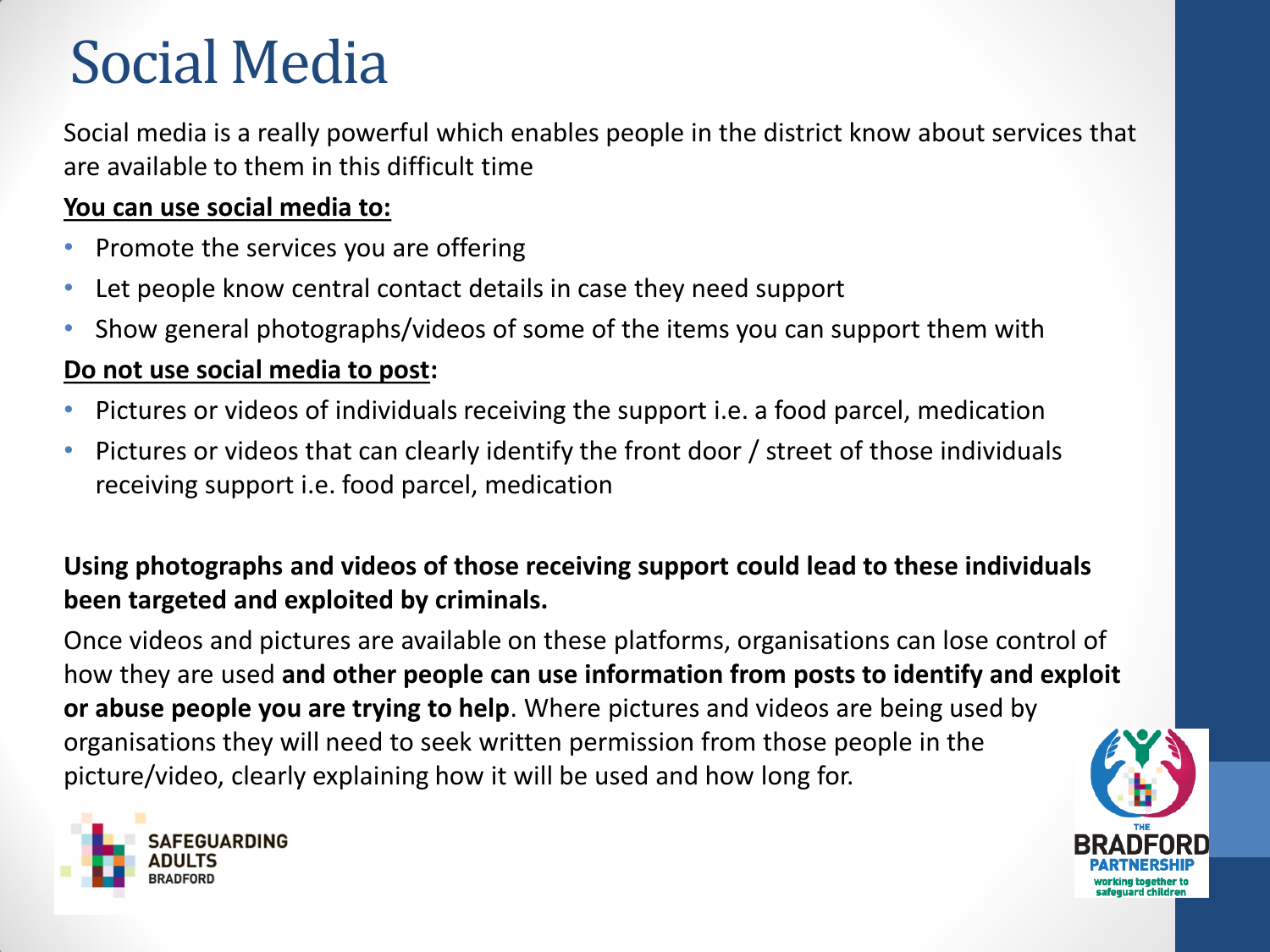### **Disclosure**

How a disclosure can be made:

- An adult at risk telling you of the abuse
- A passive disclosure where your attention is drawn to the symptoms of abuse
- When something 'doesn't appear right' to you
- An allegation of abuse by someone else
- You see or witness something that concerns you

### **Remember, Remember ...**

- Keep yourself and others safe
- Report any thing you are concerned about
- Doing nothing is not an option



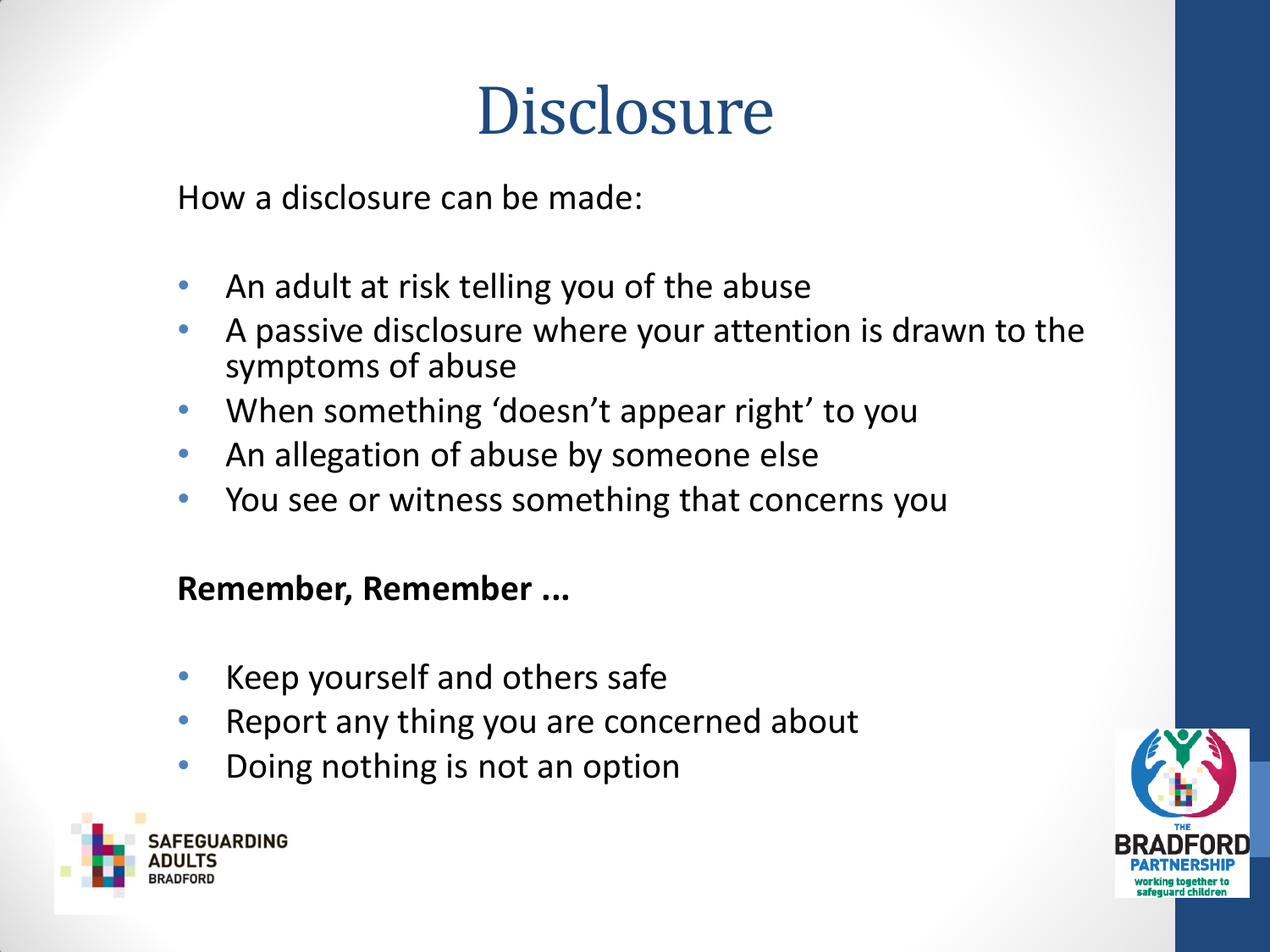# Responding to abuse

- If you do become aware of abuse, make a record of the details as soon as possible, using the words of the person
- Don't ask too many questions or interview the person, ensure you have sufficient details to be able to accurately report the abuse.
- Try to limit the number of times people have to provide an account. If victims have to recall any abuse, this is a difficult process and each time can be distressing. It is better that they provide a more detailed account to professionals.
- Is there any form of corroboration? other people who may have information, CCTV or other recordings.

**If you suspect an individual is at risk, ask yourself:**

Why am I concerned about this individual? What do I think the level of risk is? What are the implications of doing nothing? What should I do right now?